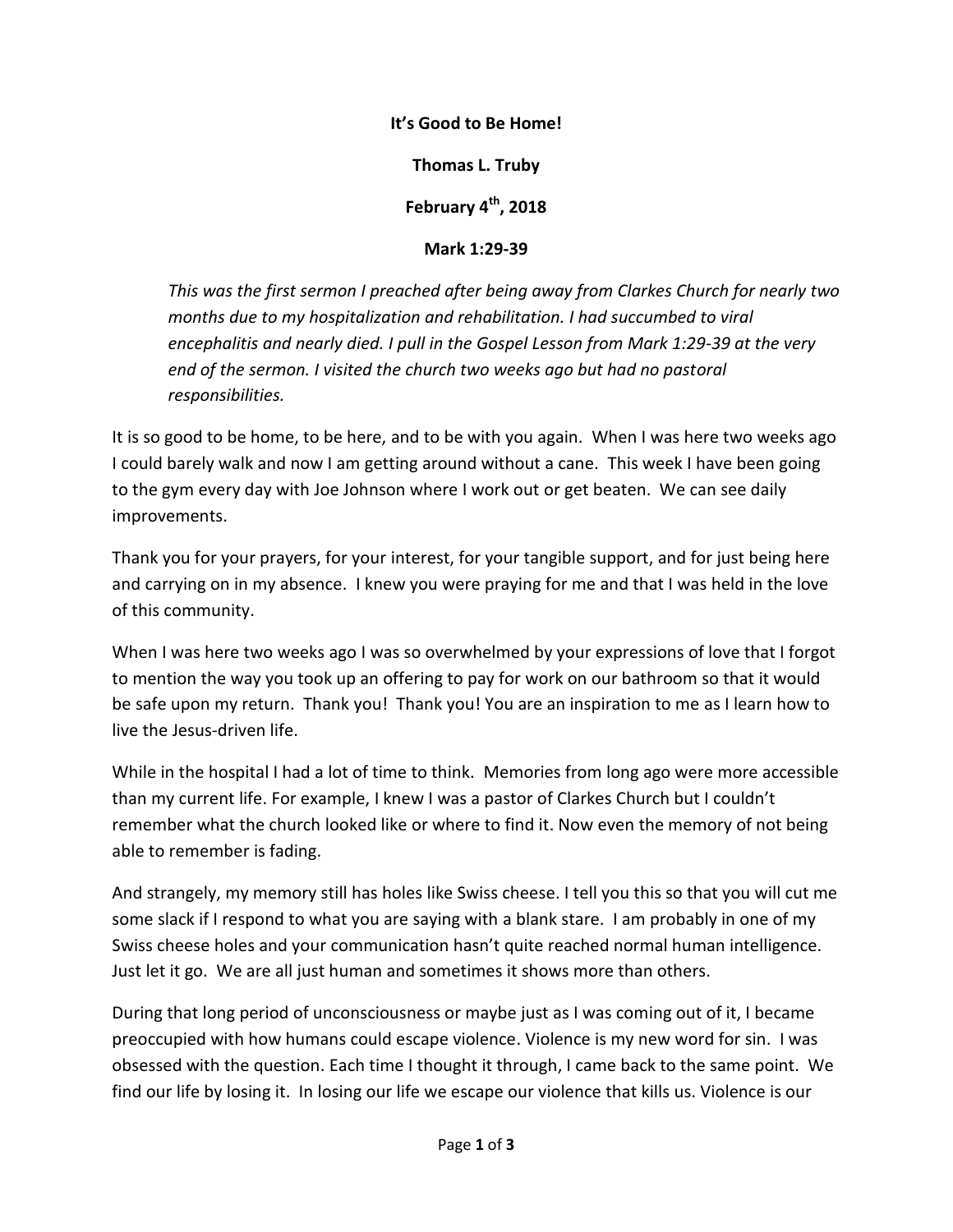way of saving our life, of assuring ourselves we are better than our neighbor and therefore more worthy to live. But our approach is all wrong.

The obsessive dream was my way of working on letting go of my ego so that I could rest in the arms of God's love alone. Can I trust God with my life, my value, my worth, leaving all to him and go with the flow no matter where it takes me or do I need to push someone down to falsely insure I rise up? To the extent that I cannot let go of my self-serving ego and trust God, I sin. I am forgiven for that but it blocks my approach to God from my side.

Perhaps a story will illustrate this new way of life. It was early May in my senior year of high school. I was about to graduate from Randolph High School in Randolph, Nebraska. On a hot, humid Saturday afternoon my dad installed the insecticide applicators for the corn planter. He needed the insecticide to combat the new resistant corn root worm that was spreading through the Midwest. He must have brushed the applicator tube with his sweaty arm and contaminated it with Parathion. We later learned Parathion was a chemical very similar to mustard gas used in WWI.

On Sunday morning dad had trouble getting out of bed. He was uncoordinated and weak like I have been. It was the day our country school had its annual picnic where the men played softball and ate ice cream and everyone visited with their neighbors as they shared food.

My dad could barely hit the slow pitch softball and run to first base. What was wrong with him? He had aged terribly. I was almost embarrassed.

On Monday morning he fell out of bed and could not move. Mom called the ambulance and they headed for Sioux City, Iowa; the big city 60 miles to the east. Just before leaving Dad whispered that the farm was now my responsibility and he hoped that he would be back.

I was 18 years old, needing to write a term paper on the history of the King James Bible for English class, and was supposed to deliver the Salutatorian address for my graduating class. Now I had to run a farm my dad couldn't keep up with in May, June and July.

I quit high school three weeks short of graduation and finished the term paper at home. I kept up with the chores but failed miserably at getting anything planted. The neighbors planted the beans and corn. Dad continued his stay in the hospital. Pretty soon terraced rows of soy beans and corn became discernable in the midst of a green haze. It was time to cultivate but I couldn't get to it. Besides I would have to mount the cultivator on our tractor and I didn't know how.

And then one day farmers from all around came and the hills turned from solid green to green rows on dark earth. The crops had been saved and our neighbors had been the ones to do it. I